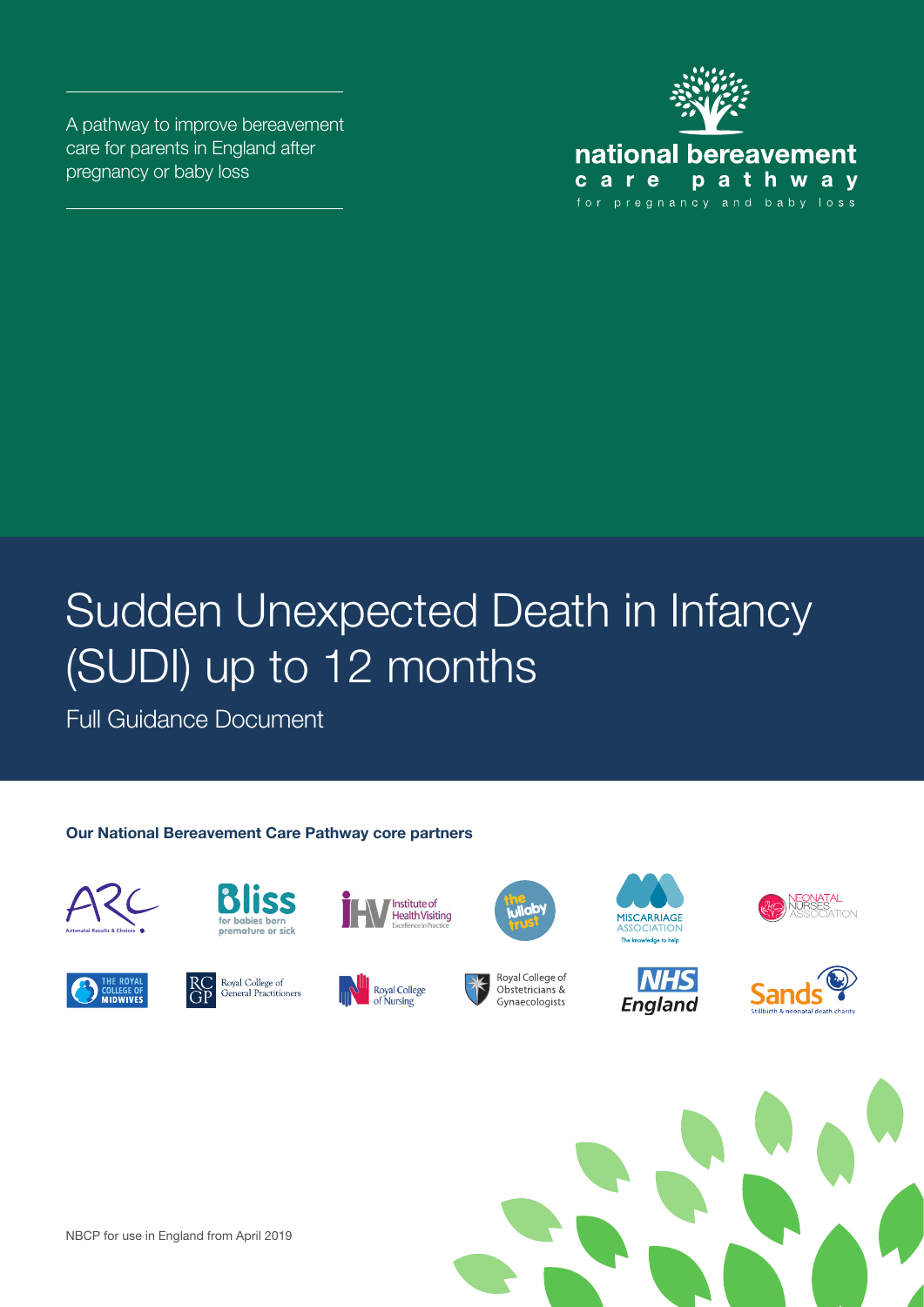# About the NBCP

The National Bereavement Care Pathway, led by a multi-agency Core Group of baby-loss charities and professional bodies, has been developed in order to improve bereavement care, and reduce the variability in bereavement care, for families suffering the loss of a baby through miscarriage, ectopic pregnancy and molar pregnancy, termination for fetal anomaly, stillbirth, neonatal death or sudden and unexpected death in infancy up to 12 months.

The project provides a dedicated, evidence-based care pathway with guidance for professionals delivering bereavement care to parents and families. As its name infers, it is a national project, although at this stage its scope is limited to England and not the devolved nations.

This booklet, developed for healthcare professionals working with bereaved families, relates to one of the five pathways which have been piloted in 32 sites and independently evaluated, the report for which can be found on the website below.

For further information, please see www.nbcpathway.org.uk

"Parents don't need protecting; they need the chance to be parents, provide their child dignity and create memories." **(Quote by bereaved parent, 2017)**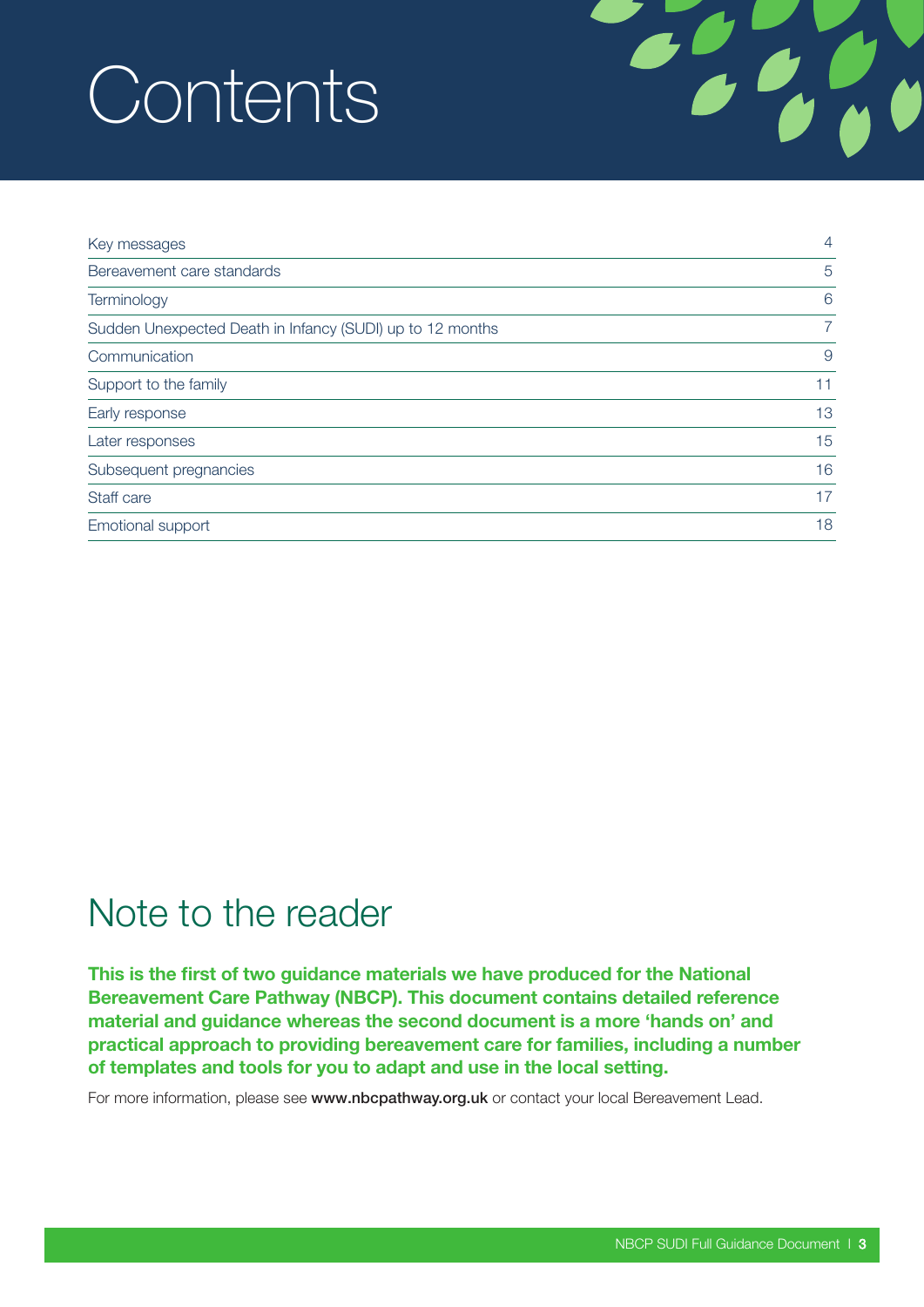# Key messages

In our consultation with parents three clear messages came through:



### 2. Continuity of care and consistency in approach is vital



"I would have loved to have birthed the baby at home as I had had previous homebirths – but this option was not given, and I was not aware this was a choice I had." (M.E., 2017)

"I found it really distressing to have to explain over and over again to different members of staff that my baby had died." Mother (Sands Guidelines, 2016)

### 3. Parent-led family involvement must be supported



"I would have liked to have had been offered a couple of sessions with a midwife with my husband where we could share our story and debrief." (M.E., 2017)

"I wish someone had given us more time to talk about the benefits of seeing the baby and spending time with him. Of inviting the other kids to come and meet him." (M.E., 2017)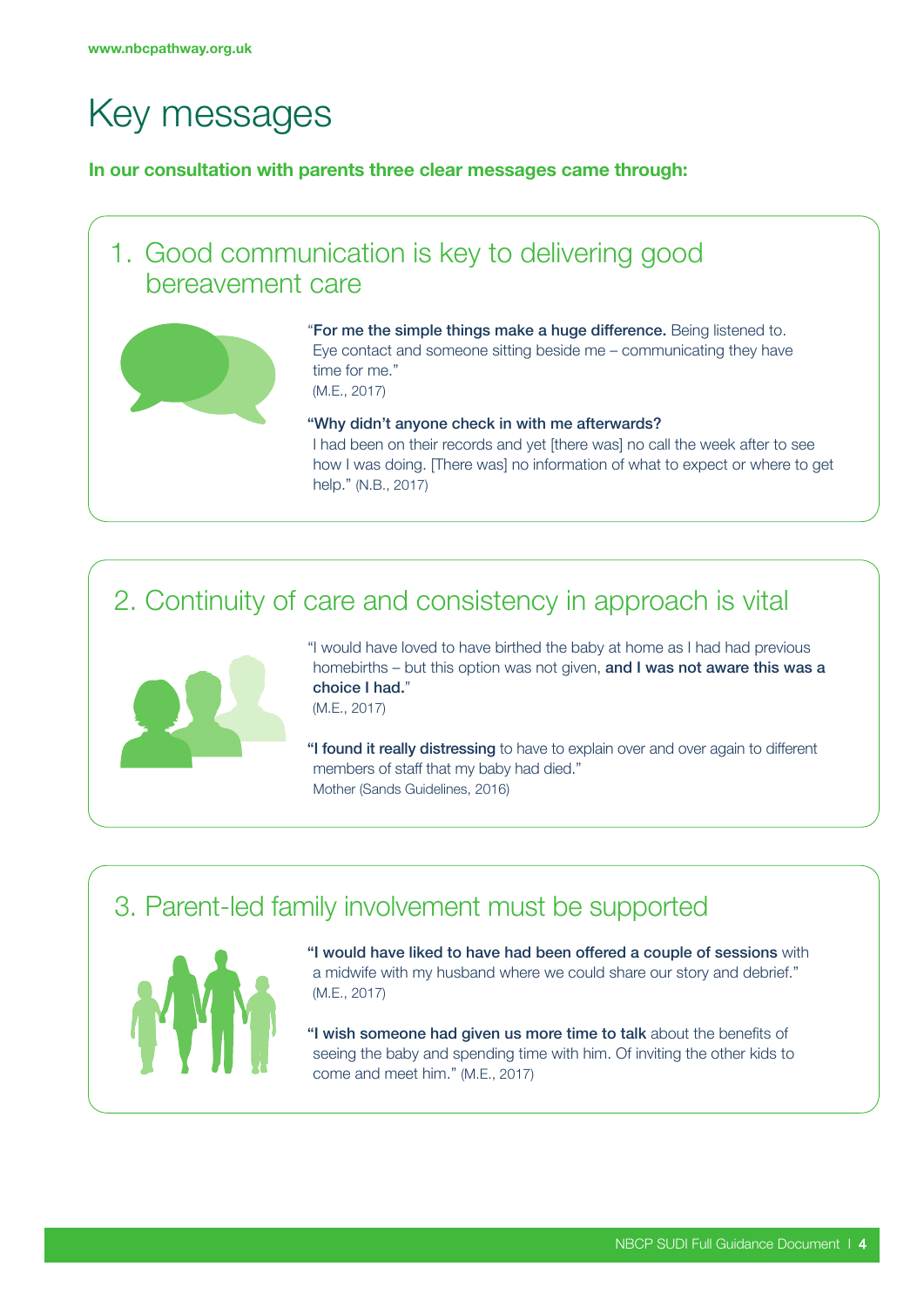### Bereavement care standards

#### A Trust that meets these standards is considered to be providing good bereavement care. Trusts should audit provision against these standards and improve the bereavement care they offer where gaps are identified.

Implementation of these standards via the pathway will help the Trust to meet the elements of the Care Quality Commission's Maternity Assessment Framework that cover these points (www.bit.ly/2zNYZEd).

- A parent-led bereavement care plan is in place for all families, providing continuity between settings and into any subsequent pregnancies.
- Bereavement care training is provided to all staff who come into contact  $\bullet$ with bereaved parents, and staff are supported by their Trust to access this training.
- All bereaved parents are informed about and, if requested, referred for emotional support and for specialist mental health support when needed.
- There is a bereavement lead in every healthcare setting where a pregnancy or baby loss may occur.
- Bereavement rooms are available and accessible in all hospitals.
- The preferences of all bereaved families are sought and all bereaved parents are offered informed choices about decisions relating to their care and the care of their babies.
- All bereaved parents are offered opportunities to make memories.
- A system is in place to clearly signal to all healthcare professionals and staff that a parent has experienced a bereavement to enable continuity of care.
- Healthcare staff are provided with, and can access, support and resources to deliver high-quality bereavement care.

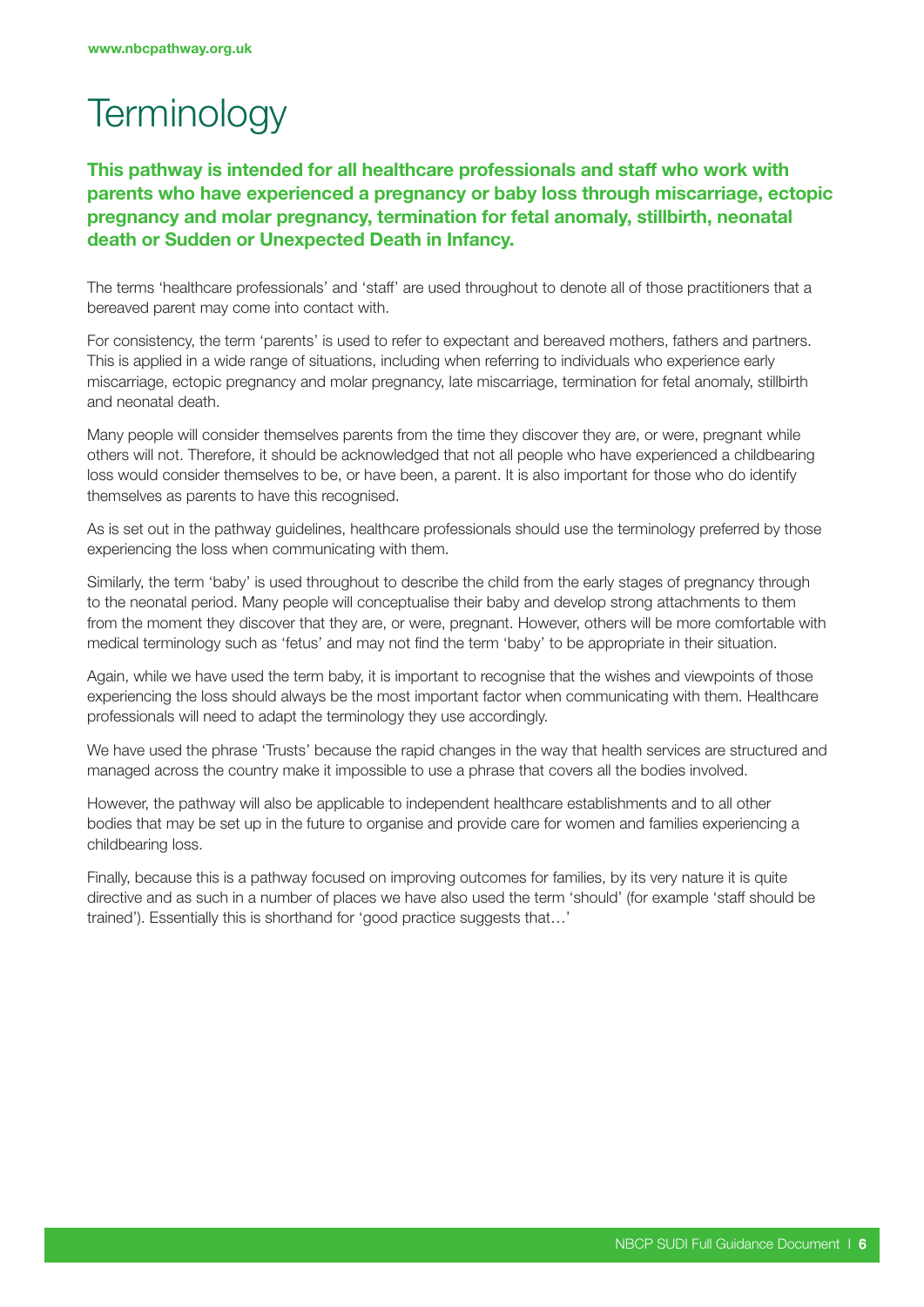# Sudden Unexpected Death in Infancy (SUDI) up to 12 months

#### The sudden and unexpected death of an apparently healthy baby triggers an established, multi-agency response that can last six months, or even longer, and involve many professionals.

Professionals working in this area should be aware of the statutory guidance in Working Together to Safeguard Children and the more detailed guidance in 'Sudden unexpected death in infancy and childhood: multi agency guidelines for care and investigation', more commonly known as the Kennedy Guidelines. Both are referred to in this framework. In additional many areas have local guidelines for investigation Sudden Unexpected Deaths in Infancy (SUDI), and professionals should be aware of these.

Parental care and support is an ongoing process from the moment the baby dies. The death will impact on the family for the rest of their lives. There is no easy tick-list for how to support families, but this guidance details the ways that families can be offered support at different stages, and gives some key principles when supporting families who have experienced an unexpected infant death.

#### **Definitions**

References are made in this document to the terms SUDI (sudden unexpected death in infancy) and SIDS (sudden infant death syndrome). The definitions of these are taken from the Kennedy guidelines:

SUDI – this encompasses all cases in which the death of a baby would not have been reasonably expected in the 24 hours prior to their death and in which no pre-existing medical cause of death is apparent. This is a descriptive term used at the time the baby dies, and will include those deaths for which a cause is ultimately found as well as those that remain unexplained following investigation.

SIDS – this refers to the sudden and unexpected death of a baby under 12 months of age which remains unexplained after a thorough investigation.

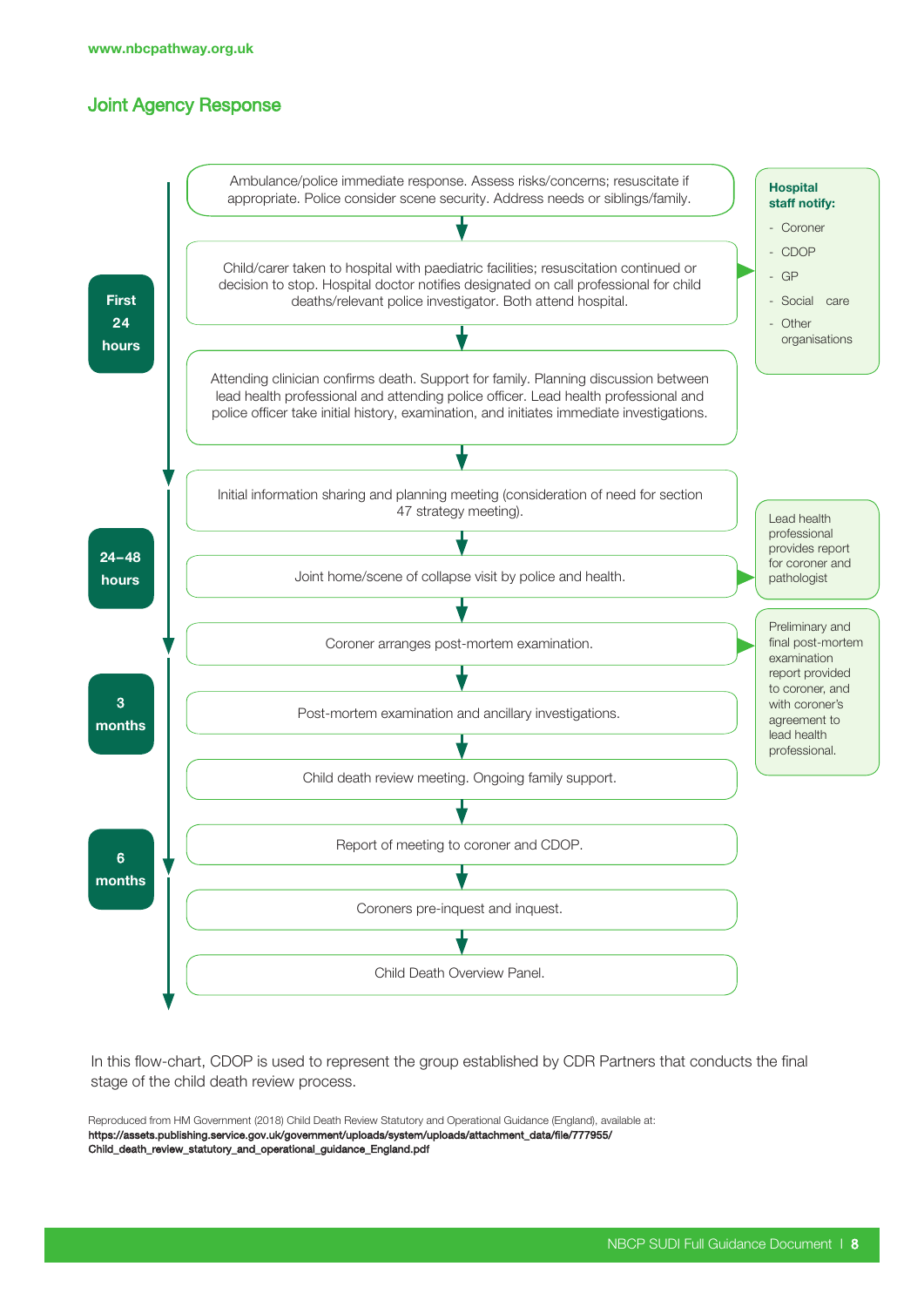# **Communication**

#### All communication with parents experiencing the death of a baby must be empathic, sensitive, non-judgemental and parent-led.

Use warm, open body language by sitting near parents, facing them, making eye contact and using touch if appropriate. Be mindful of your tone and background noise if communicating over the telephone. Be honest with parents while being as sensitive as possible.

Parents may find it difficult to take in complex information or think clearly. Staff should speak clearly and use simple language and parents should be encouraged to ask questions. Be aware that cultural norms or personal circumstances may affect a parent's readiness to ask questions, request clarification or express their wishes.

#### Supporting parents when communication barriers are present

Staff should never assume that they can anticipate the needs of any individual with a sensory impairment, learning difficulties or who is experiencing a language barrier. Staff should ask parents if they need additional support and about their preferences.

Staff should be aware of, patient and sensitive to individual needs. Where an interpreter is required, staff should have easy access to trained and experienced interpreters (ideally face-to-face) when supporting parents.

#### Communicating if there is no interpreter

- Using family and friends to interpret is strongly discouraged.
- **Parents may not want the informal interpreter to** know everything about them and may not feel able to discuss things fully or truthfully.
- An informal interpreter who is a family member or friend may themselves be deeply affected by the situation and their ability to interpret may also be affected if they become distressed.
- It is never acceptable to use a child or a teenager under the age of 16 years to interpret for parents who are experiencing the death of a baby unless immediate emergency care is required and no other options are available.
- Some parents may be accustomed to their children interpreting for them. They may have a cultural expectation that their children will interpret for them. However, staff should inform parents that it is the hospital or clinic's policy to not allow children to interpret in order to avoid possible misunderstandings.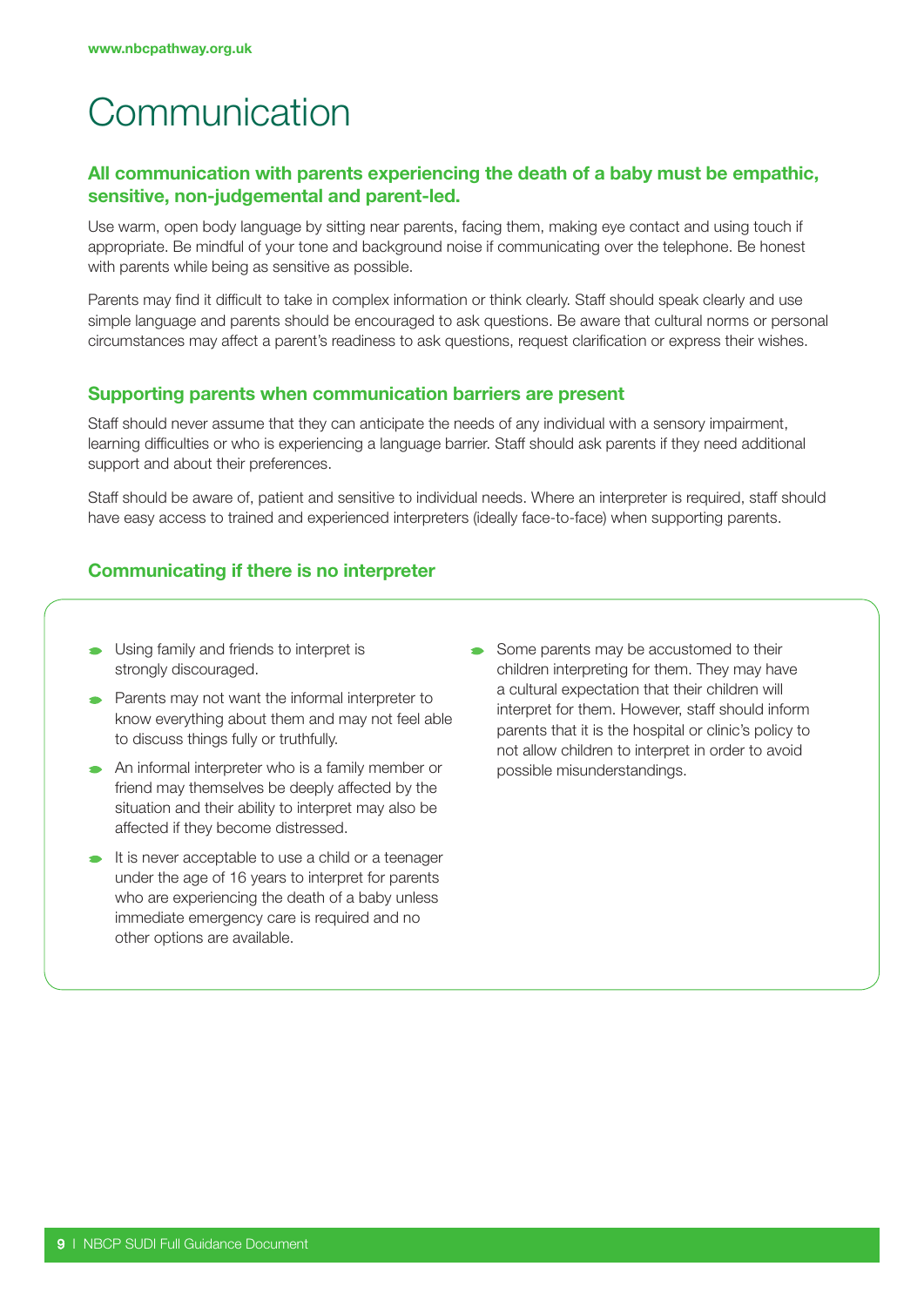#### Communicating with parents who are deaf or who have a hearing impairment

In addition to offering a sign language interpreter, staff who are communicating with parents who are deaf or have a hearing impairment should ensure that:

- A quiet place is available for discussions.
- They avoid wearing a mask or covering their mouth.
- They avoid shouting, speaking slowly or exaggerating speech or facial expressions.
- They use clear, simple language and provide clear, simple written information.

#### Communicating with parents who are blind or who have a visual impairment

Staff should introduce parents who are blind or visually impaired to everyone involved in any discussion and told where everyone is located.

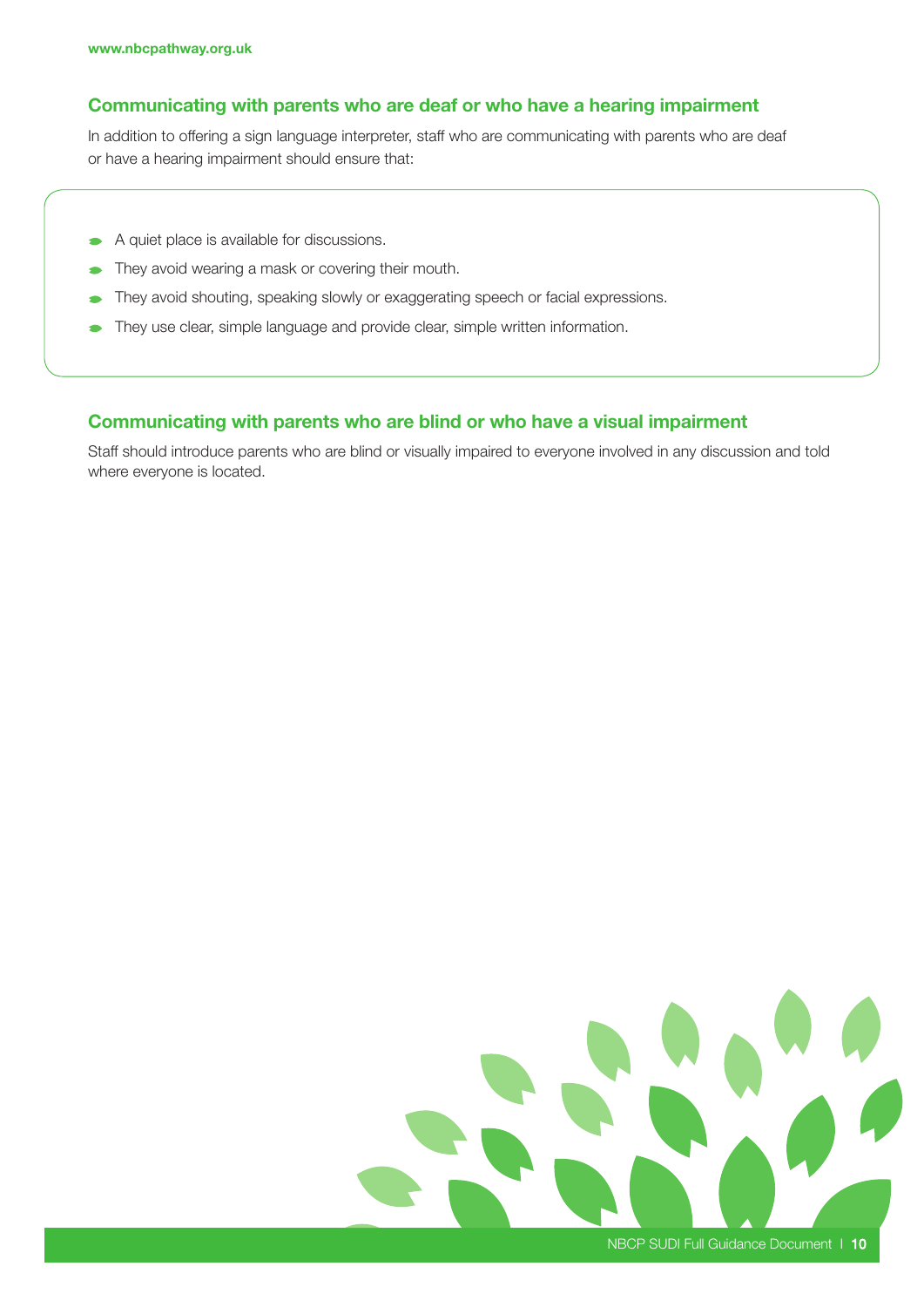# Support to the family

#### The sudden and unexpected death of an apparently healthy baby is a deeply distressing time for families.

The guidelines for professionals on how to investigate such deaths take into account the need to balance a sensitive approach to parents with the need to find an explanation for why a baby may have died. Professionals working in this area should be aware, through this and local guidance, that the vast majority of sudden infant deaths are of natural causes and many will never have an explanation for the death of their baby even after a full investigation.

#### Some guidelines that may be useful when supporting families through this tragedy:

- There is no right or wrong reaction to sudden death and grief, and anger is a common expression of emotion.
- **Parents will often blame themselves, no matter** what the circumstances, feeling that a key parental duty was to keep their baby alive – they will often already be aware of their specific risk factors.
- The whole family needs to be cared for and support offered, including step and extended families.
- **Families want to be kept informed and given** realistic timescales and honest information, however difficult this is.
- There are known risk factors for SIDS, but these are not causes of death, and care should be taken to avoid any suggestions of quilt when discussing these. So use phrases such as 'would you like to tell me what happened' rather than 'why didn't you?'
- **Understand that the presence of police, even** when not in uniform, will have an impact on the family and the wider community, and avoid using terms such as 'suspicious death' and 'crime scene'.
- There is specialist counselling and bereavement support available, and professionals should feel empowered to refer families for this at any time.
- The process following the sudden death of a baby is often so traumatic that families may not seek support for several weeks or months, once the contact from professionals has become less frequent.
- The sudden death of a baby can trigger a number of difficult circumstances for families which professionals should be aware of, and offer practical support with, including housing, employment, financial problems and mental health issues.
- Make sure you are aware of the family's circumstances and the stage the investigation is at before you make any contact.
- Multi-agency communication is an essential part of the process, but do not assume that this has already taken place and everyone, including yourself, has the most up to date information.
- Listening is a very important skill and one which families will often remember.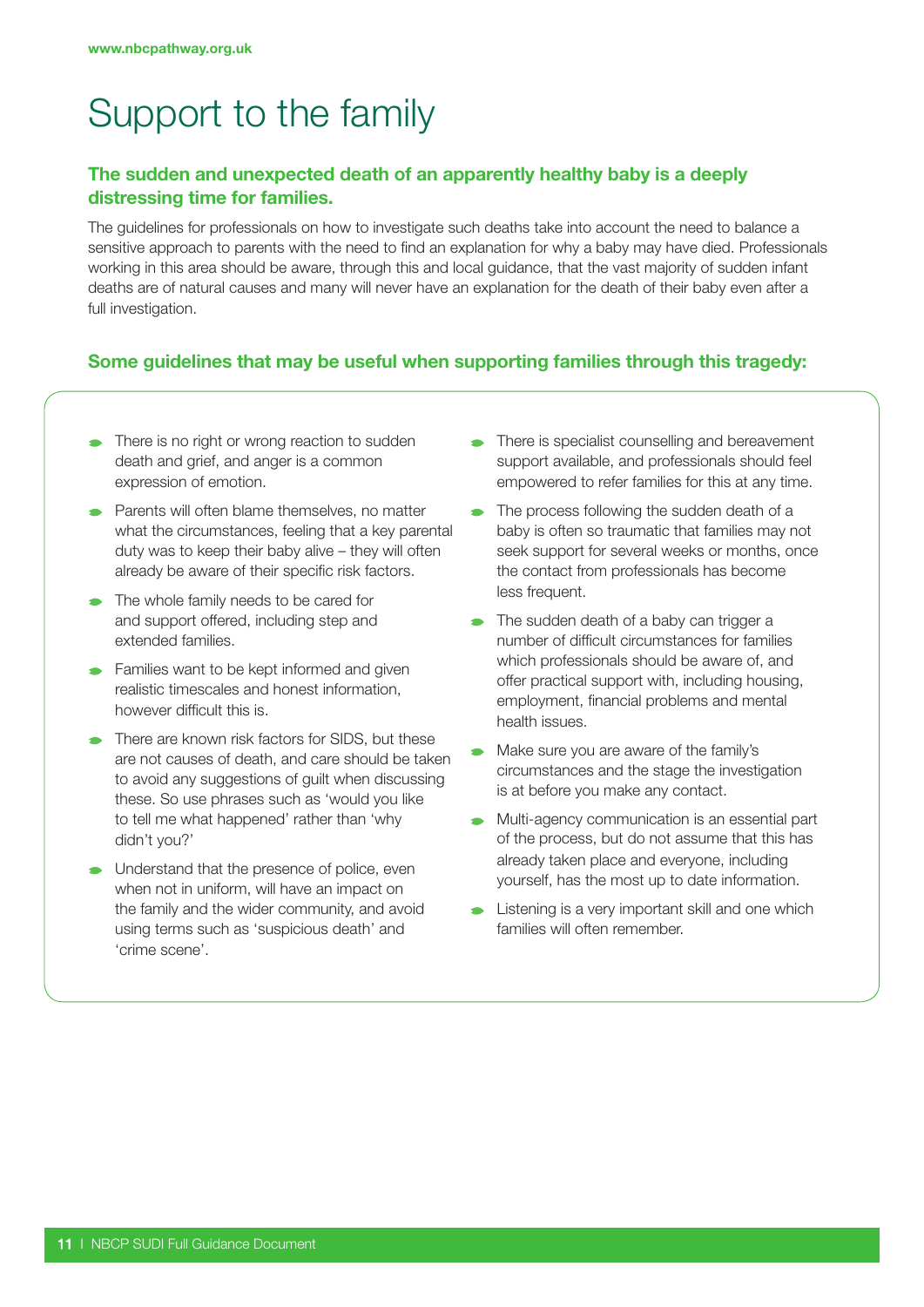#### When visiting families, these key points may also be helpful:

- Introduce yourself, your name, your role and what you are going to do.
- Find out the baby's and parents' names and use them.
- Say you are sorry and acknowledge their distress.
- Do not be overly apologetic.
- Try to avoid using terminology families may not understand.
- Give information plainly and invite questions as you go along.
- **Don't assume someone else has given any** information to families.
- Establish and confirm what happens next.

#### The immediate response

Most unexpected infant deaths are found by their families who will call an ambulance. The initial 999 call will request an ambulance and also notify police, who will also attend. Resuscitation is almost always attempted, and families will be encouraged to be a part of this before the ambulance arrives. The baby will then be transferred to an emergency department.

The Kennedy Guidelines give detailed information on the initial assessment and management of sudden deaths in infancy and childhood.

This is an extremely distressing experience for families, who will often not be expecting the police to also attend. Only one parent is usually able to travel in the ambulance, and there may be other children or family members who need to be considered. Any questions that need to be posed at this time should be done so as quickly as possible to allow parents to travel to the hospital with their baby.

Where a resuscitation is ongoing it is good practice to allow the parents to watch if they wish to.

The family should be allocated a lead health professional once at the hospital, and kept fully informed, in an appropriate and private space. This lead health professional should then tell the family that their baby has died, using clear language, and explaining what happens next. Families should be given as much opportunity to be with their baby at this stage as is possible, taking into account that the Coroner will be contacted and will ask for a post-mortem to be carried out as part of the process for discovering why the baby died.

Early interviews, including taking a history of the baby with parents by any professional need to take into account the careful balance between the needs of the investigation and the shock, trauma, and grief of families. Joint working wherever possible will save the family from needing to repeat the same information to different professionals. Families should be offered a key contact and be told what will happen next before they leave the hospital, Practical support including how they will get home and ensuring there are family and friends to help is often useful. Some families do not wish to return to their home if this is where their baby died, and may need support arranging where to go. Contact details of support organisations and bereavement services should be given before they leave the hospital. The Lullaby Trust offers support to families and professionals affected by a sudden infant death, and professionals can either give details to the family to make a referral directly with a family's permission.

Ensure that if the mother was breastfeeding, she is given information on suppression of milk supply. Medication can be prescribed where appropriate.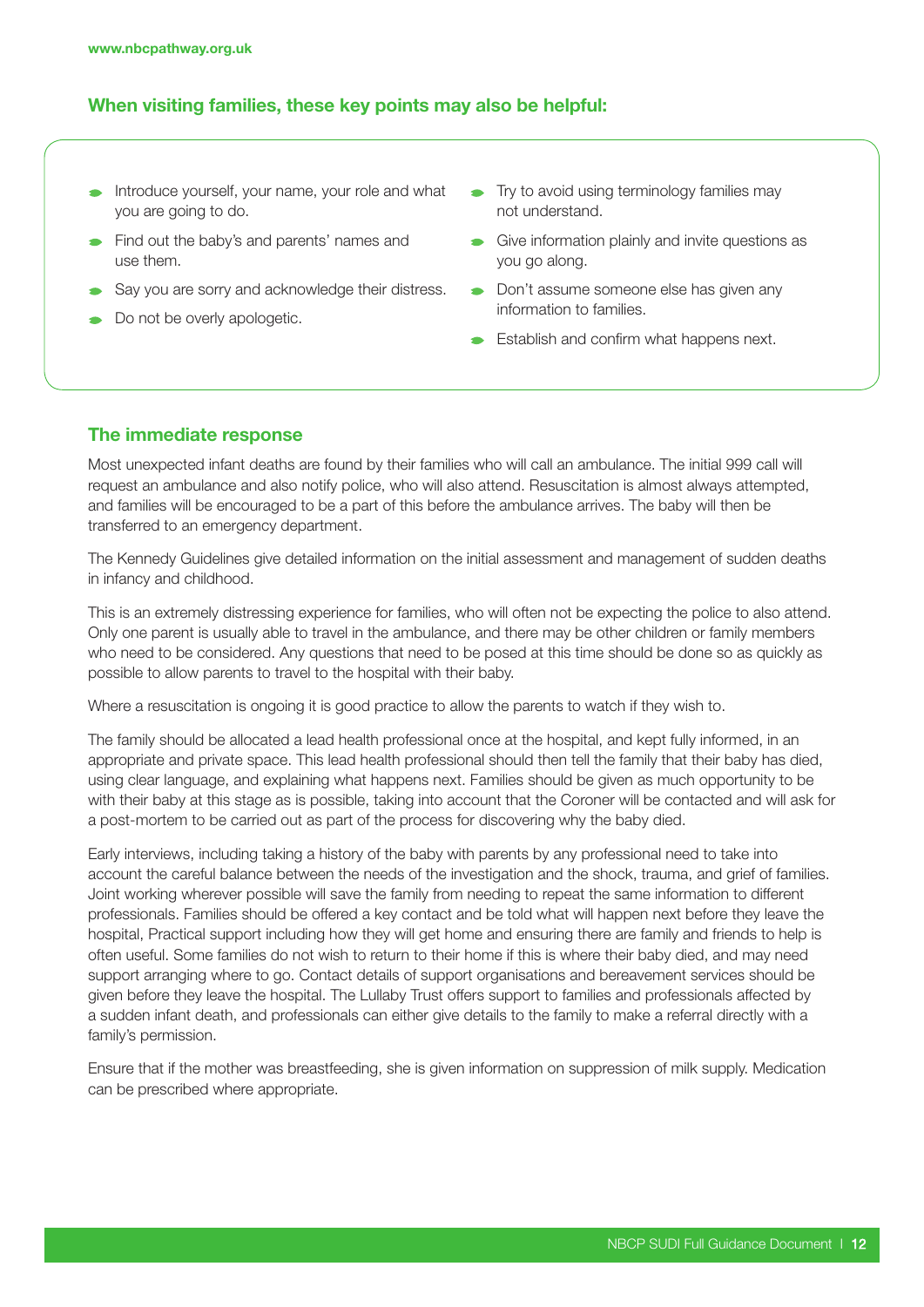The healthcare team should ensure that the baby's death is notified to the local Child Health Information System (CHIS), and that the child's GP and health visitor are notified of their death. The Child Death overview Panel administrator should also be informed of the death. These are all crucially important to ensure other professionals are made aware of the baby's death and do not contact the family for other appointments relating to the baby which could be hugely distressing. It also helps other agencies to think about support for the family.

The family should be allocated a key worker; a single, named point of contact to whom they can turn for information on the child death review process, and who can signpost them to sources of support.

#### **Mementoes**

Once the baby has been examined and all necessary samples taken, the family should be offered the opportunity to hold their baby. The Coroner should be informed and with his or her permission, it would be expected that the family are offered:

- Time to be with their baby and hold them if possible.
- Hand and footprints.
- A lock of hair.
- To take photographs.

These should be offered sensitively. All of the above are a choice for the family to make, and it is important that professionals do not impose their own feelings. Inform the family that they will have the opportunity to hold their baby and take photographs after the post-mortem examination (with the Coroner's consent). These mementoes may be important to some families, but not to others, for many different reasons. The health professional with the family should be able to explain what the resuscitation attempts involved, what investigations were done and what will happen next. Before the family leave hospital they should be told that their baby will be transferred to the mortuary before being transferred to the centre where the post-mortem examination will take place, and have the contact details of a key health professional. The baby should be transported in a sensitive and appropriate manner from the Emergency Department to the mortuary.

### Early response

#### Home visit

As soon as possible after the baby's death, a visit will take place to the home, if this is where the baby was found to be unresponsive. This should be a joint visit with police and a health professional, and the parents will usually be invited to be there. This visit is a crucial part of the investigation, and helps to gather a great deal of information. This is also a good opportunity to give details of other bereavement support the family may wish to access.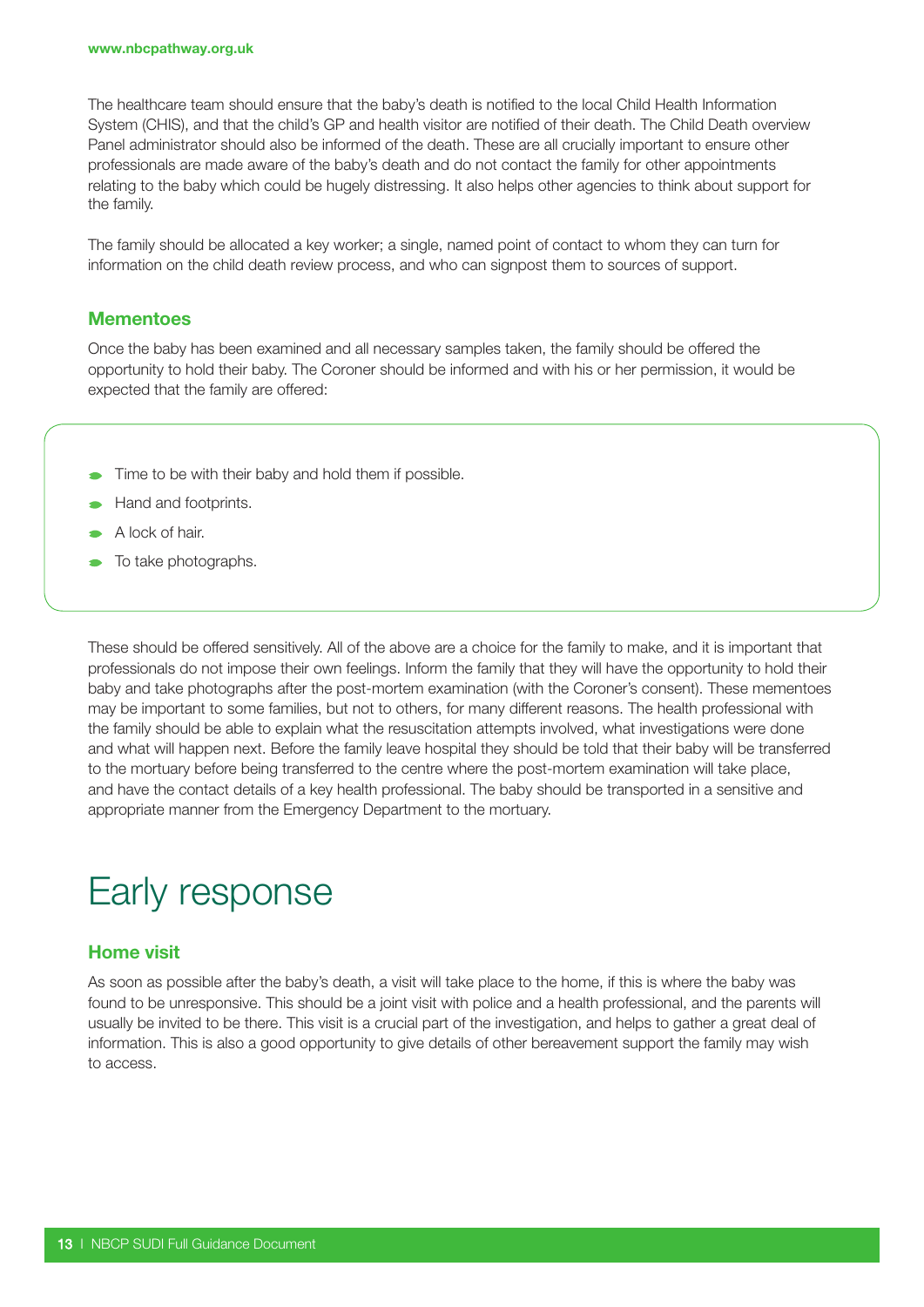#### The Coroner

Where a baby's death was sudden and unexpected, the death will be reported to the Coroner. This means the family will not be able to register the death or arrange the funeral for some time, and families should be made aware of this.

The Coroner officially has custody of the baby's body from the point at which they are informed of the death, and will then make decisions about what investigations take place, where and when. Although in most situations families will be able to see their baby after death, the Coroner ultimately has control over allowing this to happen. Do not discuss post-mortem examinations with the family until the Coroner has decided what should happen.

#### Registration of death

The baby's death will not be able to be registered formally until the Coronial process has been completed, which can take up to six months or sometimes even longer. However, an interim death certificate will be given to allow a funeral to take place once the initial post-mortem examination has been completed.

#### The Ministry of Justice leaflet 'Guide to Coroner's Services' details this process in full.

#### Post-mortem examination

All sudden and unexpected deaths of babies will have a post-mortem examination, which should be undertaken by a specialist paediatric pathologist. This often means the baby will have to travel, sometimes long distances, to a specialist centre. This is clearly upsetting for families, and they should be kept up to date with where their baby has been moved to and when the post-mortem examination is going to take place. Performing a postmortem examination on an infant is complex and can take several months for all tests to be complete. It may be that the family are asked to make difficult decisions as to whether they wish to have a funeral before all the samples have been returned. It will normally be possible for the family to visit their baby following the postmortem examination at the mortuary and details of how to arrange these visits should be given.

When the initial post-mortem examination is completed, families should be given an interim certificate of death and be able to have the funeral. There will still be some tests to be undertaken which make take several months to be completed. It is important that families are given full explanations of these tests, with a realistic timetable, and are kept up to date at every stage; even if this is to report that nothing has been found.

Appendix 6 of the Kennedy Guidelines details the post-mortem examination protocol for sudden unexpected deaths in infancy that are non-suspicious.

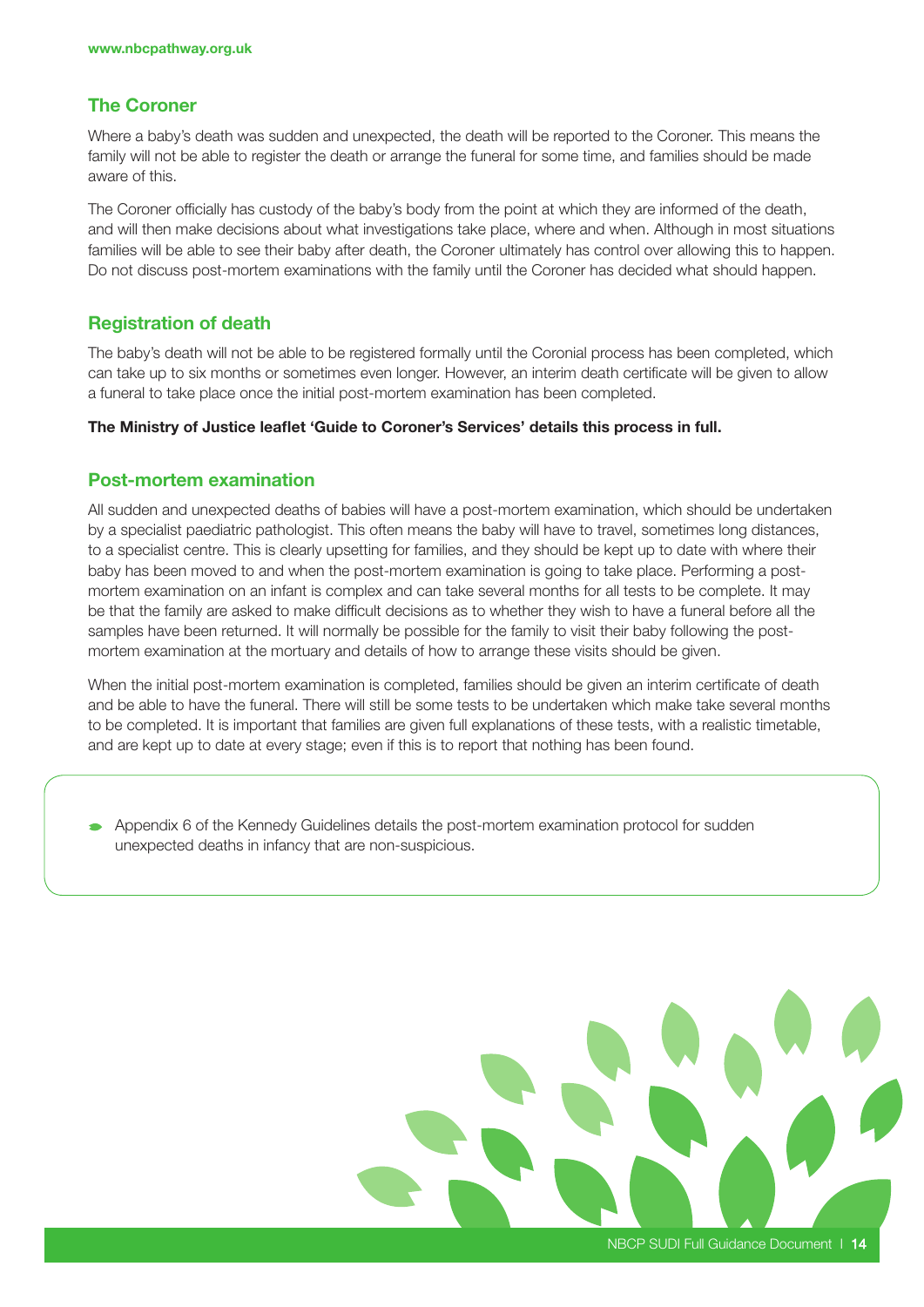#### Tissue retention

As part of the post-mortem examination the pathologist will take small samples of tissues, which are then put into slides for testing. The Coroner should ensure families are offered the choice about what happens to these tissues once the post-mortem examination has taken place.

#### Funeral

The funeral can only take place once a death certificate has been issued. After the post-mortem examination has taken place, the Coroner will issue an Interim Certificate of the Cause of Death to allow this to take place. Whilst this may take a few weeks, families are able to plan their baby's funeral in the meantime, and should be encouraged to consider the different options for doing this. The arrangements can be made in advance of the baby's body being released by the Coroner, and funeral directors should be used to this process and support families until a date is confirmed.

Families on low incomes may be eligible for help with the costs of the funeral. More information can be found at: www.gov.uk/funeral-payments

### Later responses

#### Other meetings and findings

Later in the investigation updates may be given to the family, either about their baby's death or the support and care they received if this is also being reviewed or questioned. Families have found the following useful:

- Give as much notice of meetings as possible, and give families an indication of what the meeting is about.
- Allow plenty of time for families to ask questions.
- **Try and meet families face to face wherever** possible. Sending results in the post or via email is not recommended.
- **Ensure the family understand the information that** is given to them, and have access to professionals who can explain each part.
- Be prepared with information about local and national bereavement support services.

#### Inquest

The Coroner may decide to hold an inquest at the end of their investigation. This should be explained to families fully with good notice and support given before the date of the Inquest. Families should also be warned that inquests are open to the public and journalists can therefore attend. The Coroner's Court Support Service is a registered charity who can offer volunteers to support families on the day. The family are under no obligation to attend the inquest if they do not wish to.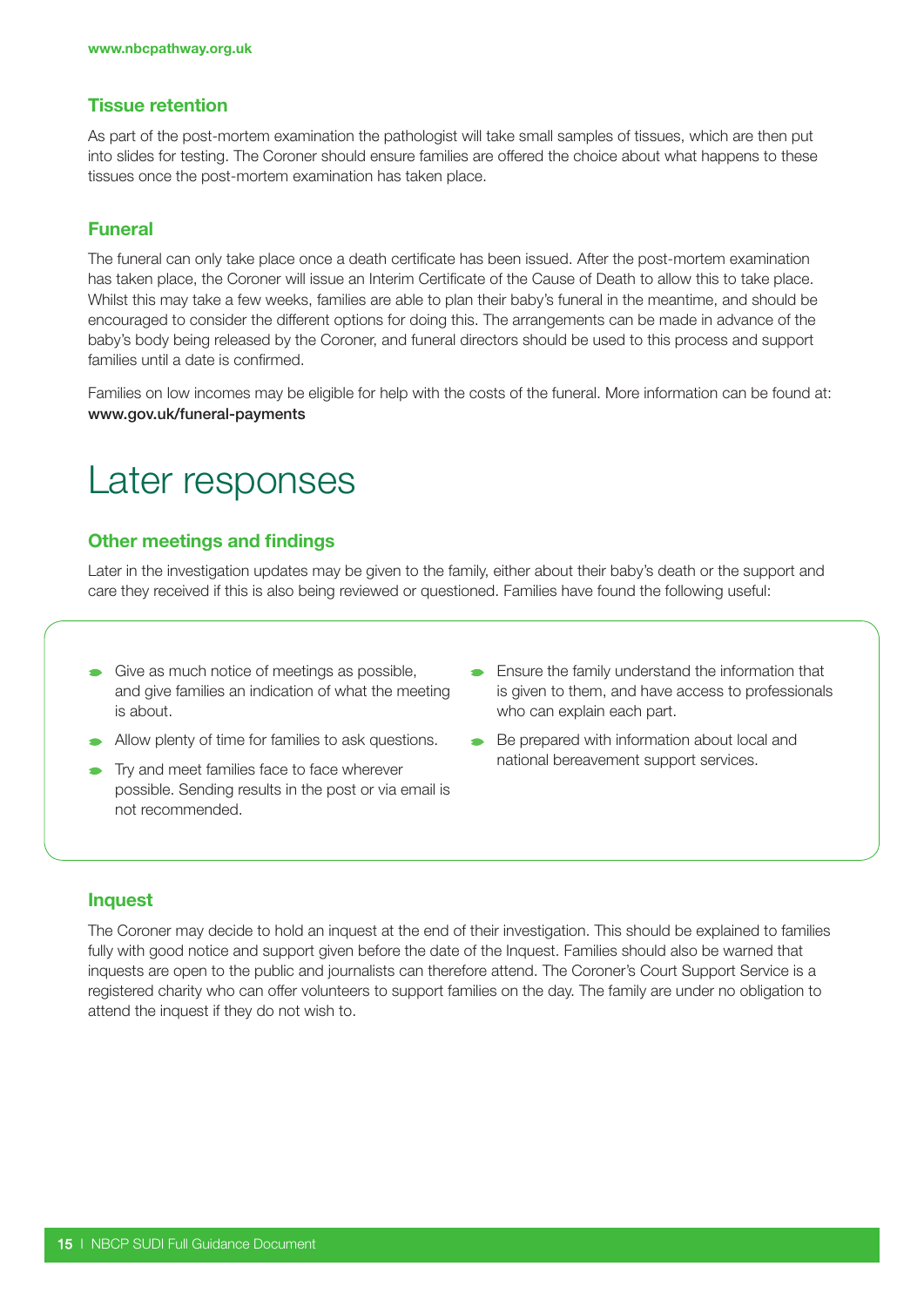#### The Child Death Review

All child deaths are reviewed by specialist Child Death Review Panels, and these include unexpected infant deaths. The Panels look into every child death to try and prevent future deaths and improve support to families. This process works alongside all the other elements of the investigation into a baby's death. Parents are not usually involved in the process but should be informed that it is taking place and how they can input into it should they wish.

A NHS england booklet for families, describing the Child Death Review process called When a Child Dies: A Guide for Parents and Carers can be downloaded from www.england.nhs.uk/publication/learning-fromdeaths-information-for-families.

#### Care and support for families in the community

Professionals involved in the investigation into a baby's death are important sources of ongoing care and support for many bereaved parents. Some rely on professionals to be the ones who make regular contact and engage in conversations about the baby who died. There can often be long periods where there is no information, and families can find these quiet times the most difficult to get through. Make sure they have been given details of support services, such as The Lullaby Trust locally and nationally, at every available contact. Encourage families to seek support from their GP if they are particularly struggling with issues such as sleep, or reliving the time when their baby died.

Families will have their own memories and photos of the baby, and may wish to create other memorials in the future. Support and information on these is available from bereavement support organisations.

### Subsequent pregnancies

#### Ensuring that there is good communication between staff (including across teams and departments) is essential in subsequent pregnancies.

All staff who care for bereaved parents in subsequent pregnancies should be well-informed about parents' history so that they can respond sensitively to any anxieties or concerns that parents may express.

One of the first questions most families will ask is 'will this happen again?' Information should be given to families on the safer sleep advice for reducing the chance of SIDS, and honest discussions should take place with families about this. However, it should also be noted that where a death is certified as 'unascertained' or 'sudden infant death syndrome', we do not know a cause: safer sleep advice, advice on cessation of smoking may reduce the risk of recurrence but cannot eliminate the risk entirely.

The Care of Next Infant (CONI) programme is run by The Lullaby Trust in partnership with the NHS and is offered widely across the country. The programme provides specialist health visiting support for families who have had a baby die unexpectedly with future pregnancies and in the first 6 months following birth. Information on where CONI is available, eligibility criteria and what the CONI scheme entails can be found via the Lullaby Trust: www.lullabytrust.org.uk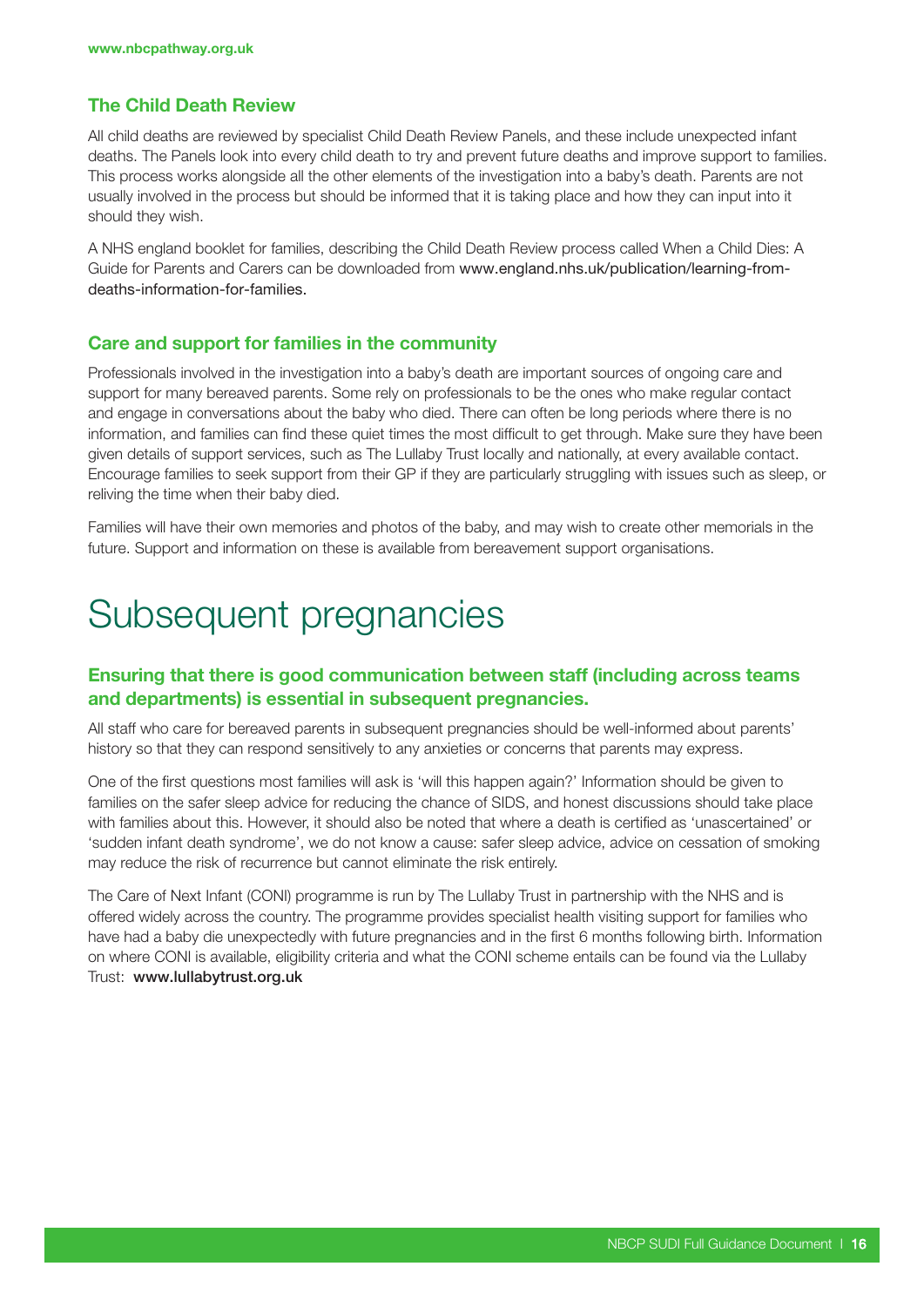## Staff care

#### There must be appropriate provision for staff support and training to ensure professionals can provide high quality care to bereaved families. It is also important that staff recognise they have a professional responsibility to access support and training when they feel they need it.

All staff should be supported practically and emotionally so they feel comfortable, confident and competent in this area of care.

#### **Training**

Training can help staff to feel more confident in the care that they provide and help to reduce staff stress. Support and training are essential to ensure staff well-being and avoid staff burn out.

Bereavement care training can help staff to develop skills in communicating more sensitively and empathetically with parents and increase their awareness of the needs of bereaved parents.

Good training and support for staff improves the quality of bereavement care offered to parents when a baby dies.

#### Support

There are many reasons why it can be stressful and demanding to care for parents during a pregnancy loss or when a baby dies. These reasons will be individual and may include staff having to manage their own emotions following their own experience(s) of loss; a feeling of professional failure following a baby death and anxiety caused by wanting to 'get it right' knowing this is a difficult time for parents.

To provide parents with high quality, individualised care, staff must be well-supported and have time for breaks; an open and supportive work environment; opportunities to share stories and experiences and scheduled multidisciplinary debriefs and reviews. This applies to all members of staff – at all levels and in all disciplines, including all primary care staff who may have long-term relationships with the family and who may be working in greater isolation. This support for staff should be built into the systems in which they work.

The type and amount of support that staff need can vary depending on the individual and the situation. It is important to have different support options available for members of staff to use as they need.

Stigma and concerns about not appearing to be coping with their job may cause some staff to avoid coordinated professional counselling and this should be offered as a confidential service through the central hospital human resources team.

Managers and senior staff have a duty to provide encouragement, support and training for staff, to watch for signs of strain or difficulty in individuals and within teams and to facilitate discussion between colleagues, teams and centres.

Managers and senior staff should also make sure they themselves get support so they can support their staff.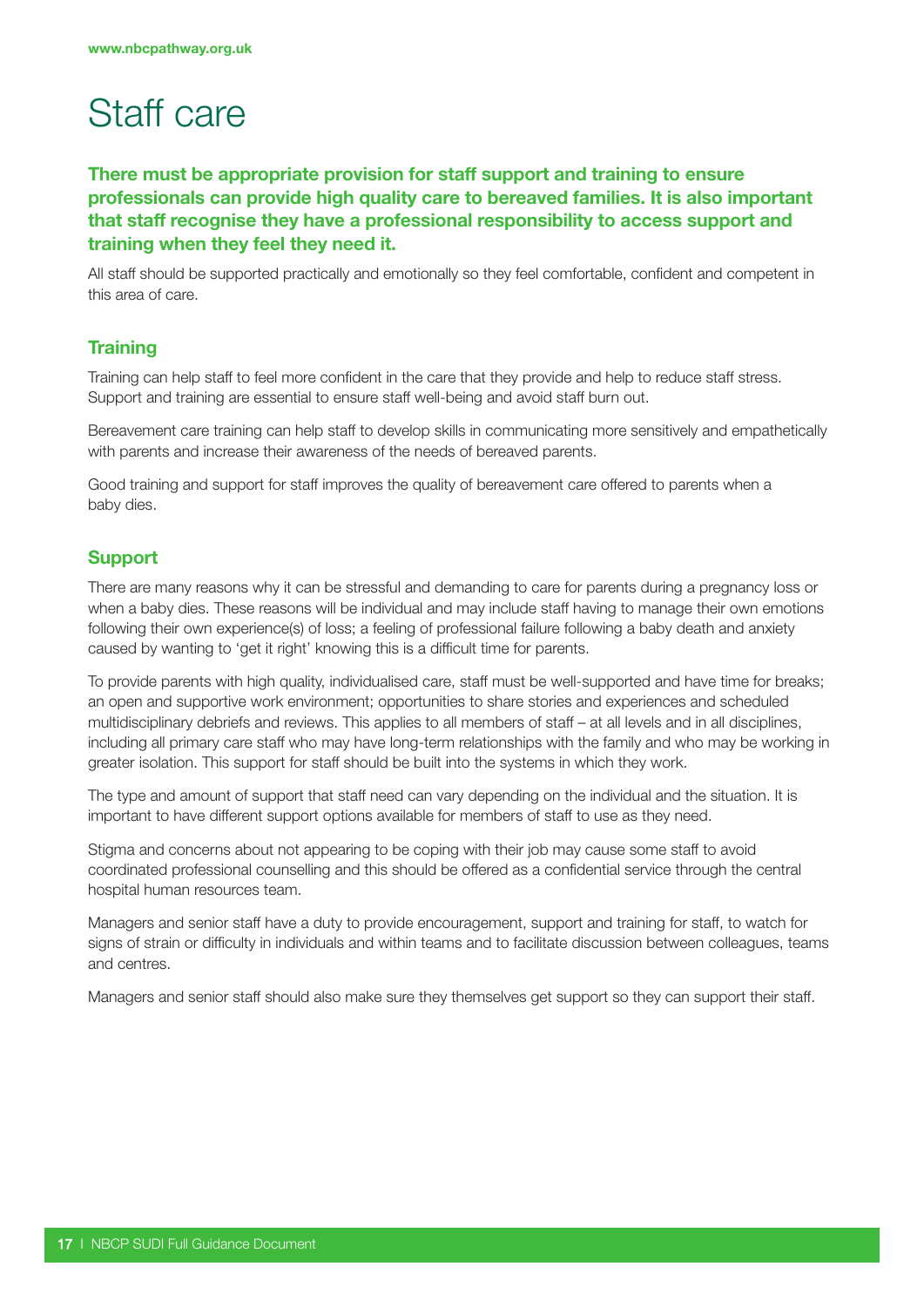# Emotional support

#### Ongoing emotional support

Both immediate and long-term follow-up care and emotional support should be available to all parents who experience a pregnancy loss or the death of a baby.

Good communication between staff and healthcare teams is essential to providing good bereavement care and ensuring appropriate continued emotional support is available.

Policies should be in place to ensure that there are efficient processes for keeping all health and other agencies informed about the death of a baby.

Services should be accessible to parents from different backgrounds and systems and standard practices should not discriminate against parents. Services should be flexible so that they can be adapted wherever possible to meet the needs of all parents.

Before leaving the hospital immediately following the baby's death, families should be offered information about the emotional support available to them

#### Staff should flag with families:

- Chaplaincies that should have contacts with religious and spiritual advisers of all local faiths and spiritual organisations.
- **Counselling services available.**
- Access to counselling and further support via secondary care (for example, GPs and health visitors).
- National and local support organisations such as The Lullaby Trust.

Staff should communicate with parents about the difficult emotions they might experience, and reassure them that it is okay and normal to not feel okay. Parents should be reassured that they can be in touch with their healthcare team if they need further support and should be given a contact name and number for this purpose.

The death of a baby will be experienced differently by each parent. There might be recognisable themes, but staff should not make assumptions about how a parents is feeling at any point, or about what they may need in terms of ongoing support.

#### Mental health

Policies and practices should be in place to offer bereaved parents ongoing follow-up care, further assessment and treatment for mental health problems.

Sufficient time must be available in follow-up appointments with bereaved parents to enquire about their emotional well-being and offer assessments for mental health conditions where necessary.

Good communication is crucial between staff and healthcare teams regarding parents who may be at risk of developing or who have been diagnosed as having mental health problems after a baby loss.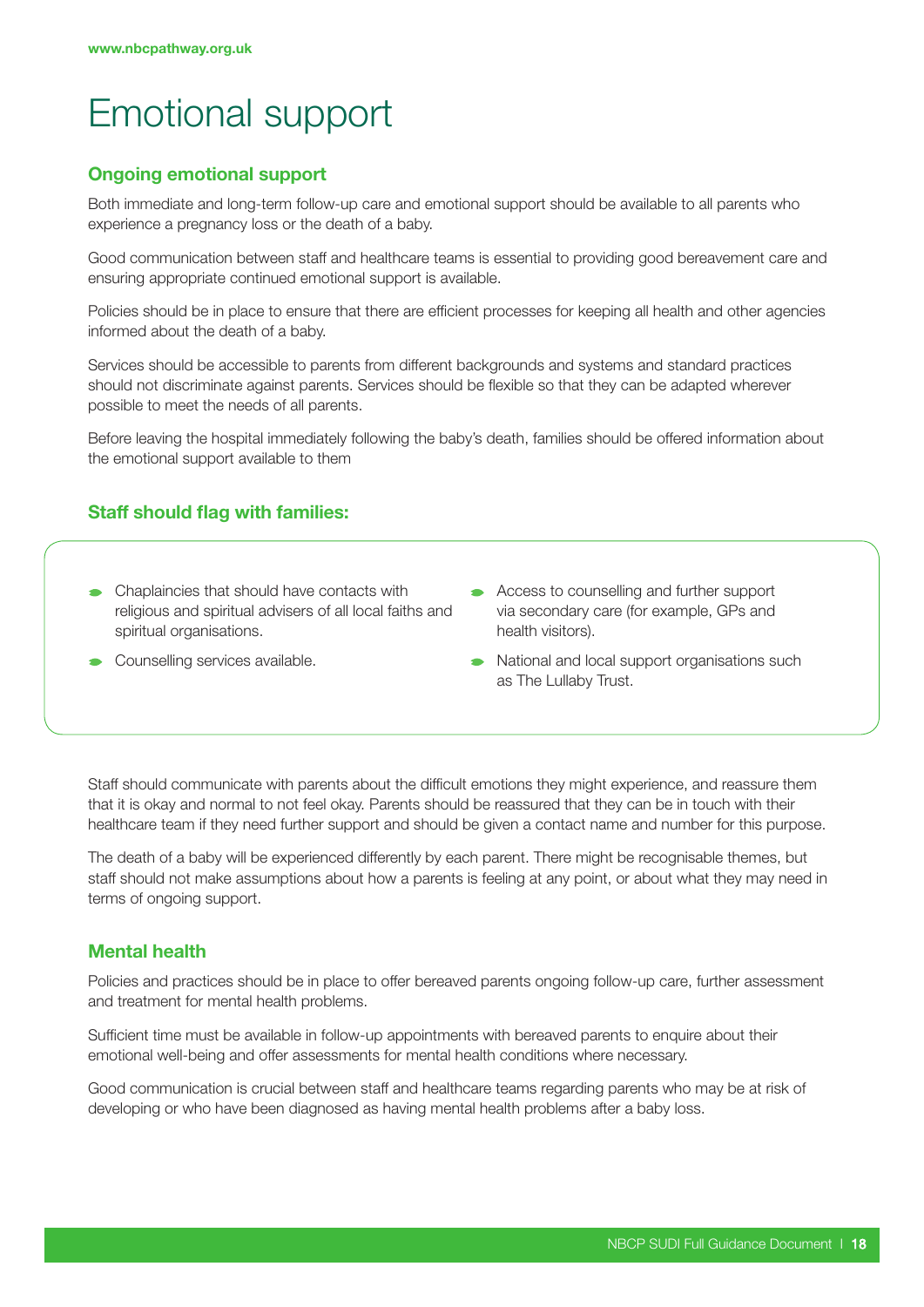## Further reading

Please make your suggestions in here – this is a further resources list, (not a reference list). Please include links to useful online learning, resources, papers, etc.

| . |
|---|
|   |
|   |
|   |
| . |
|   |
|   |
|   |
|   |
|   |
| . |
|   |
|   |
| . |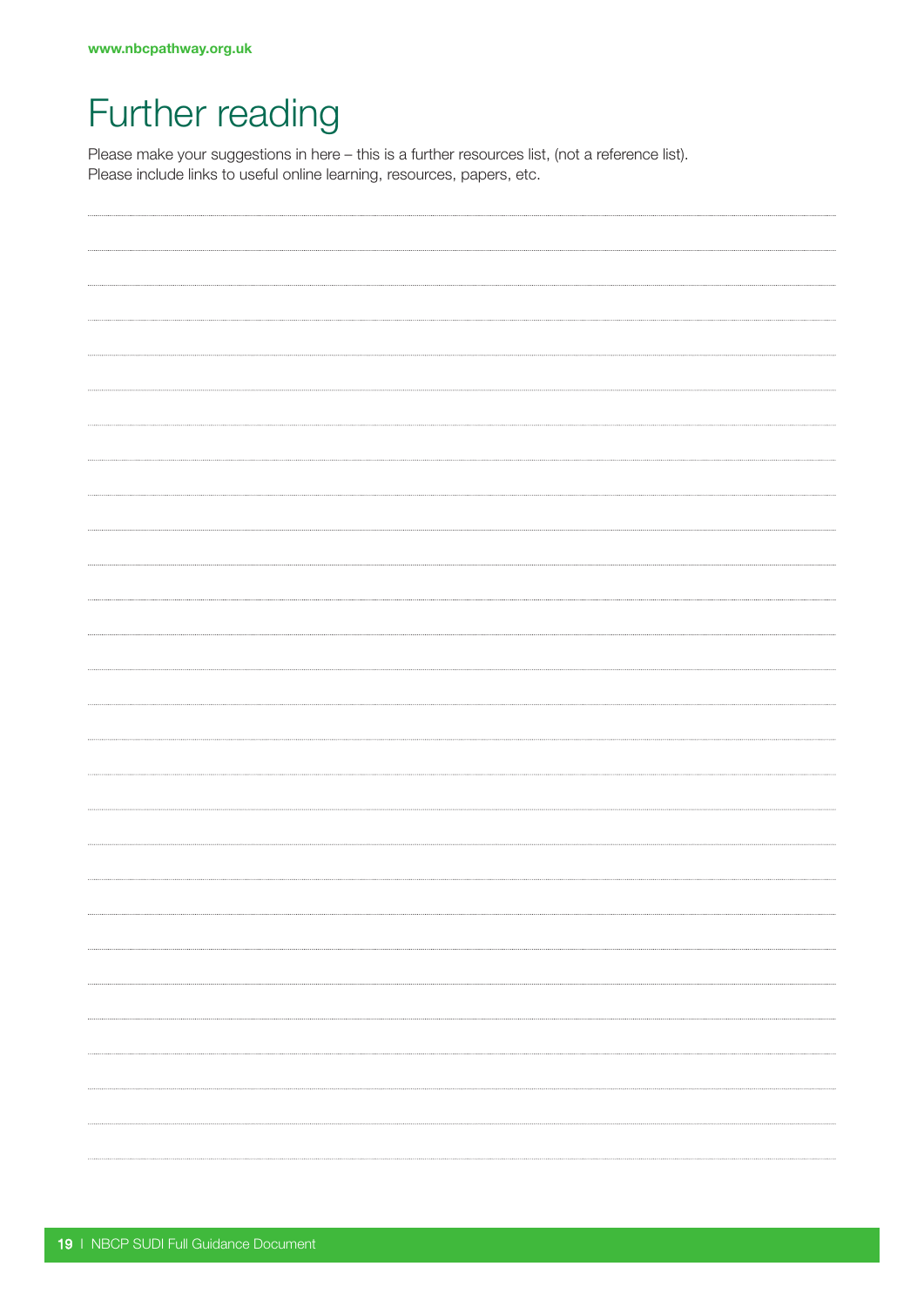### **Notes**

| . |
|---|
|   |
|   |
|   |
| . |
|   |
|   |
|   |
|   |